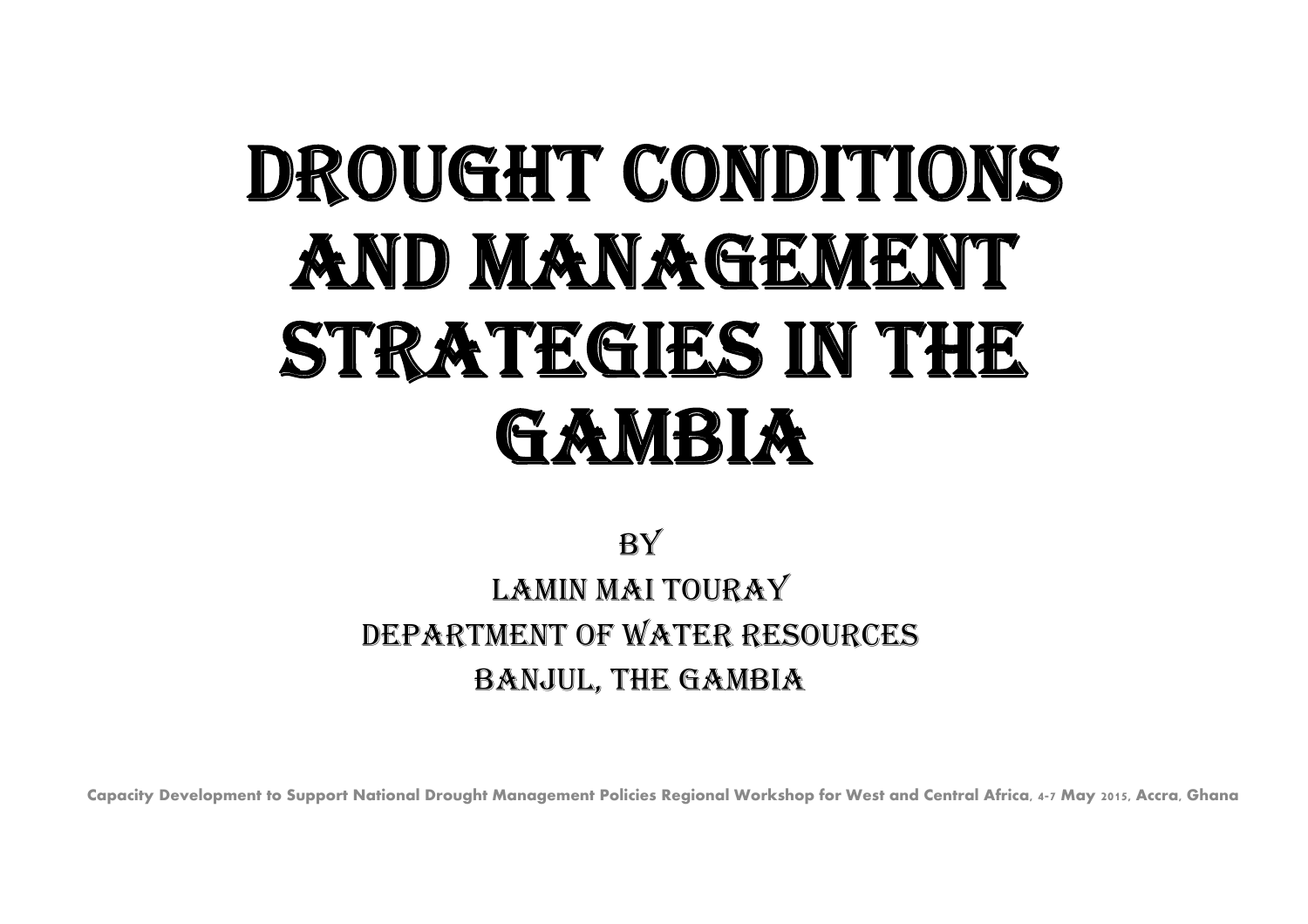# Geographical Location



 **The majority of the population relies on rain fed agriculture, with over 60% of the population dependent on agriculture for their livelihoods and 78% of the active working population employed in the sector.**

- **As such, the livelihoods of millions of Gambians are vulnerable to natural hazards, including droughts**
- **In The Gambia, droughts are the key hazard affecting most vulnerable households. Although they do not occur as frequently as floods, the number of people affected by droughts far exceeds that of any other hazard**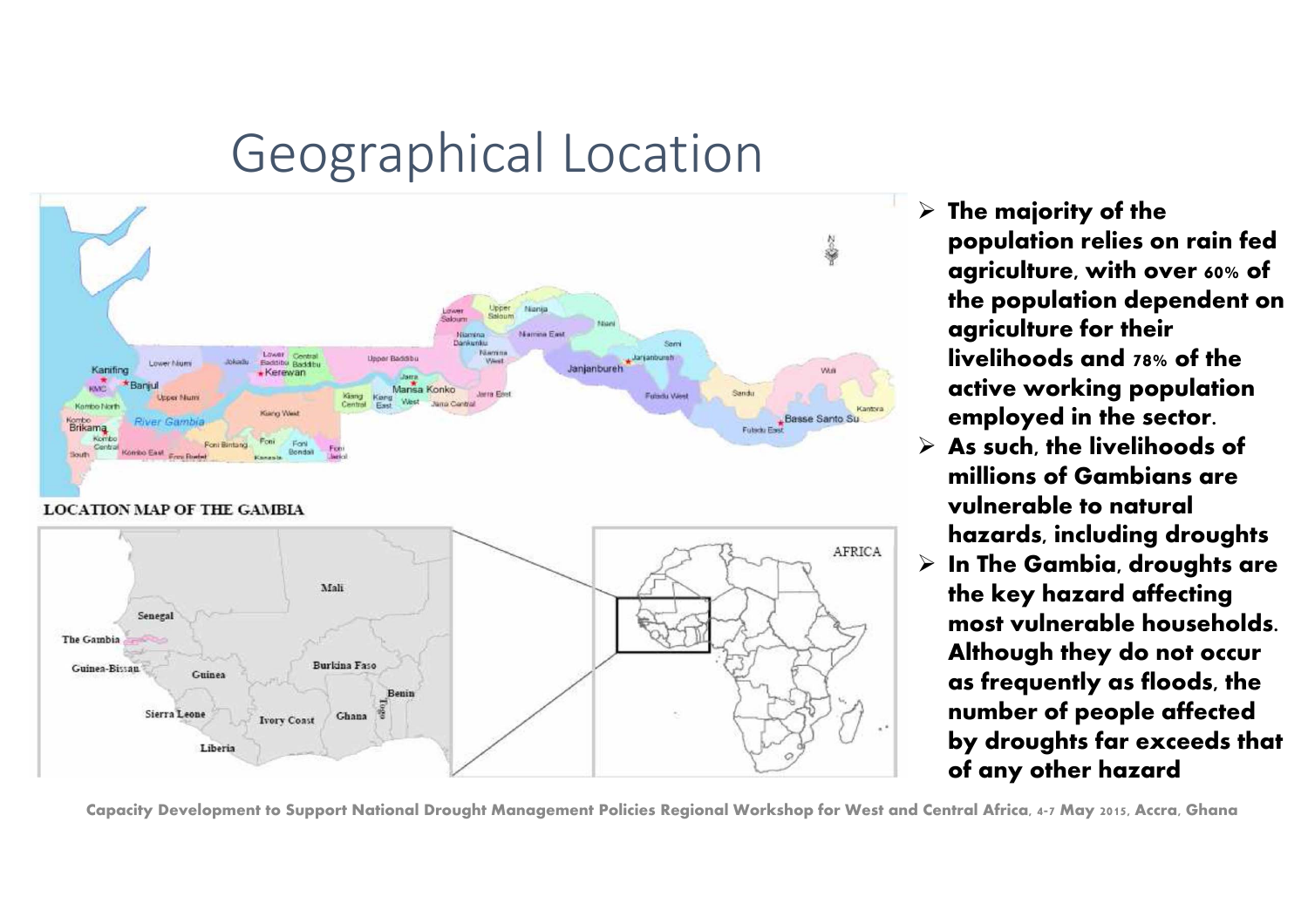## 1968‐2012 Natural Hazards in The Gambia

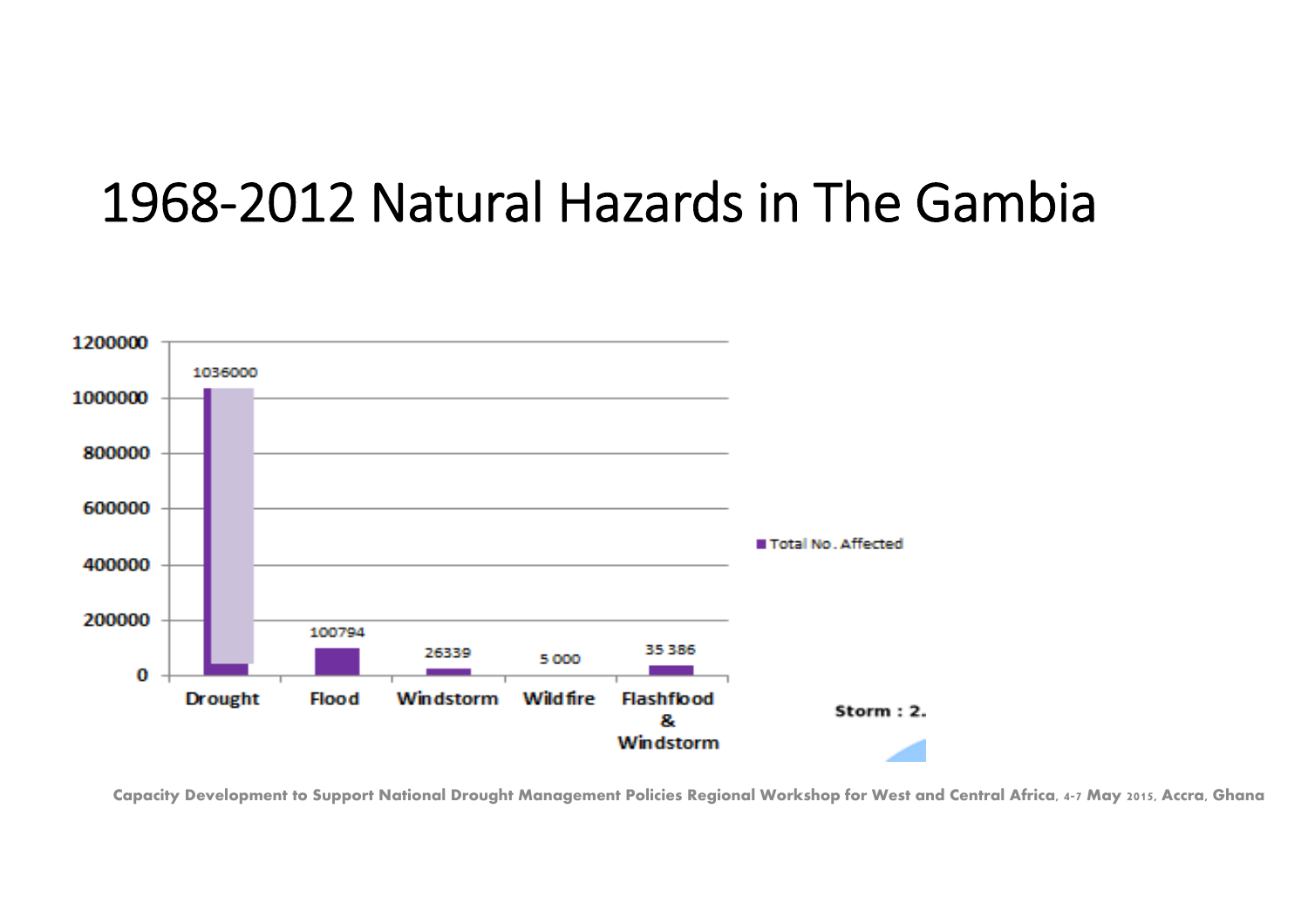### DROUGHT MONITORING AND EARLY WARNING SYSTEMS

- **In order to mitigate the effects of drought, it is important that farmers are aware of risks that they are exposed to.**
- **They can contribute to reduction of losses by choosing less sensitive crops in case the drought is developing already**
- • DROUGHT MONITORING SYSTEM
	- **Seasonal Forecast**
	- **Early Warning Bulletin for Food Security in The Gambia**
	- **Daily Weather Forecast Bulletin**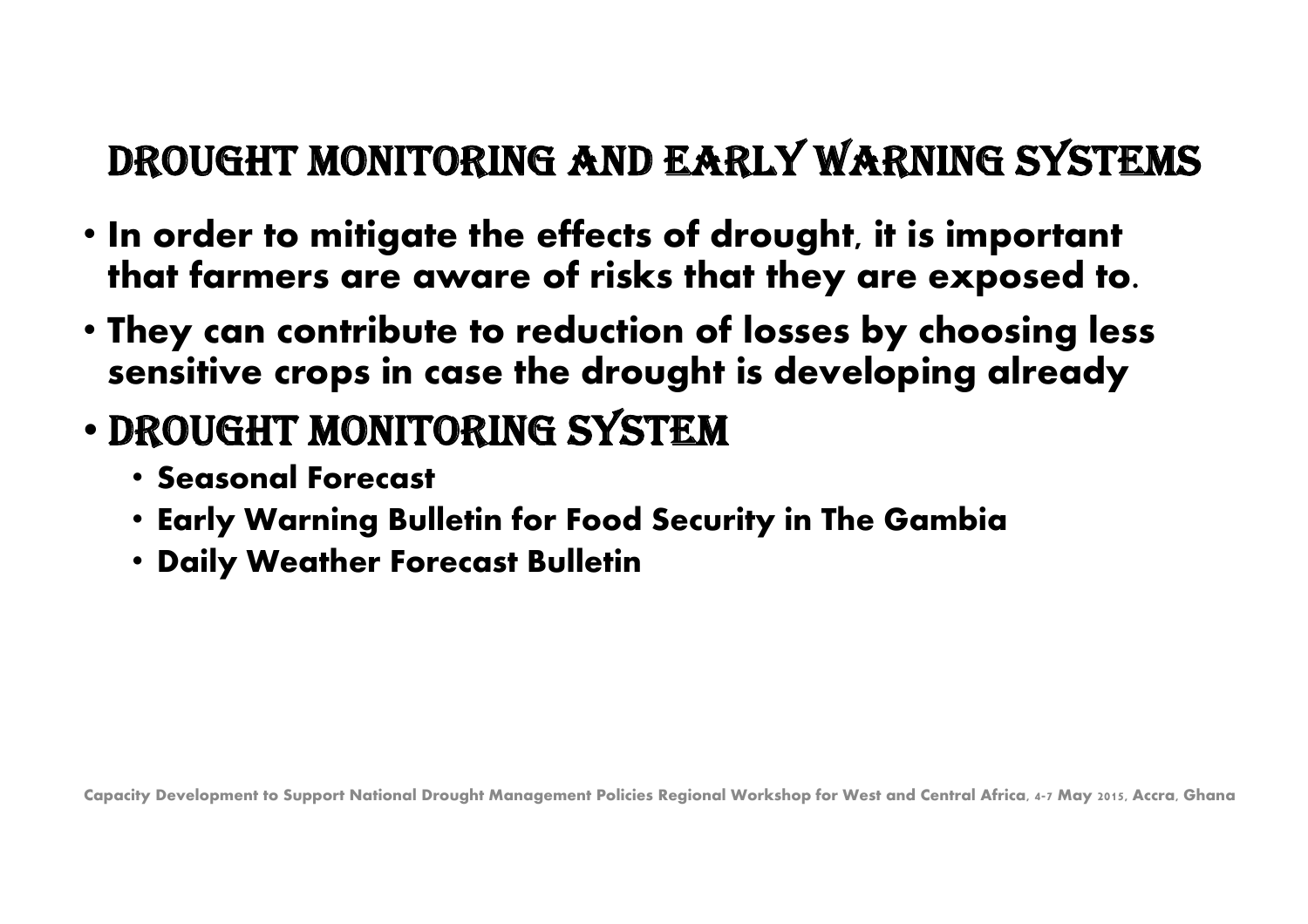#### VULNERABILITY ASSESSMENT

- **According to records of past drought impacts, it is generally accepted that agriculture is by far most vulnerable sector.**
- **Other possible vulnerabilities (tourism, water resources etc.) were not yet studied since in most cases they mitigate impacts by themselves.**
- **This situation might change, mainly in light of climate change and will need future attention. However, at present situation, vulnerability to drought is mainly attributed to farmers**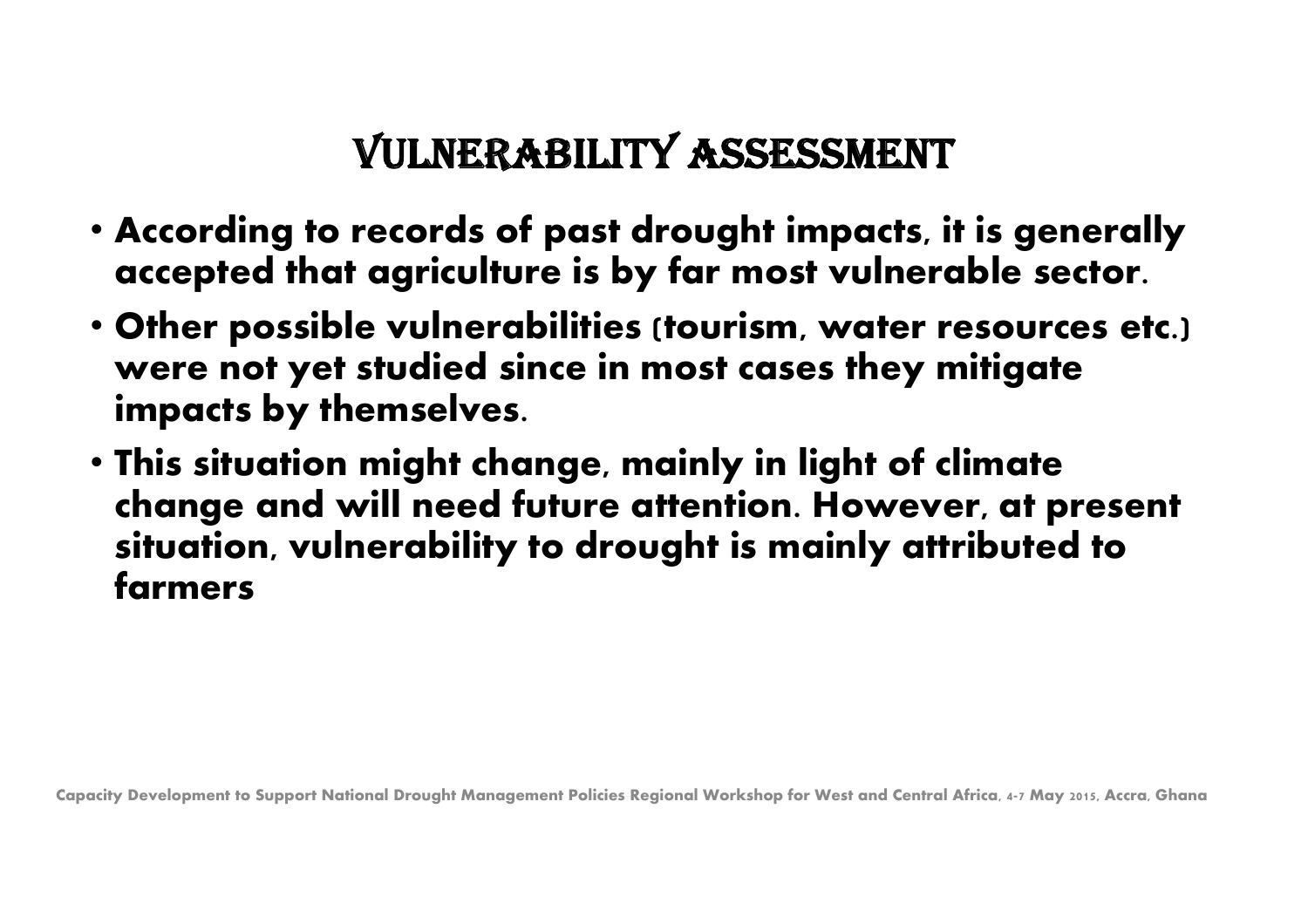## EMERGENCY RELIEF AND DROUGHT RESPONSE

- **In 2011, late, erratic and unevenly distributed rainfall resulted in a significant decline in the agricultural production in The Gambia.**
- **A joint post-harvest assessment led by the Ministry of Agriculture and WFP, conducted in 2011, estimated that 520,000 people were affected by the drought.**
- **Overall the crop production was estimated to have dropped by 62% compared to 2010 and by 50% compared to the five year average.**
- **Out of the thirty-nine districts of The Gambia, twenty-five were affected by crop failure; nineteen were classified as most affected indicating that their incomes are dependent on agricultural activities and that they did not have sufficient income from other sources. Six districts were classified as borderline affected implying that they were indirectly affected by the drought.**
- **Within the context of coordinating drought response, the National Disaster Management Governing Council (NDGC) is the overarching body for emergency response and preparedness activities.**
- **The National Disaster Management Agency (NDMA) coordinates and monitors the implementation of drought response.**
- • **Regional Disaster Management Committee (RDMC) which is composed of key partners in disaster management at the regional level.**
- **The work of the RDMC is decentralised in every district through a District Disaster Management Committee (DDMC).**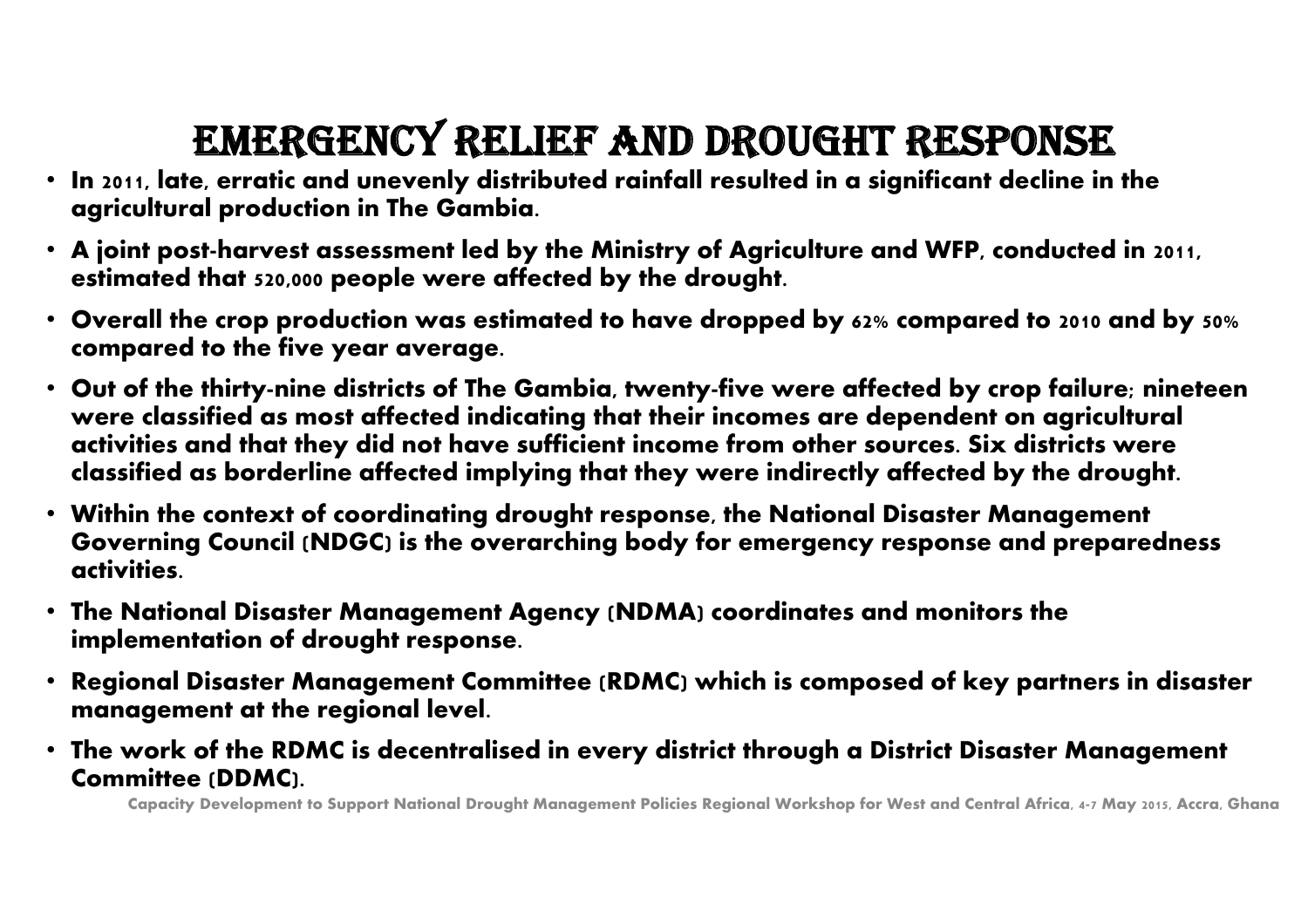### PRACTICES TO ALLEVIATE DROUGHT IMPACTS

- **Mainly advanced agricultural practices – promotion of irrigation**
- **Apart from irrigation, other practices (mainly optimization of selected cultures including diversification and optimization of other practices such as optimal ploughing, application of shade nets etc.).**

#### THE NEED FOR KNOWLEDGE AND SKILLS ON DROUGHT MANAGEMENT

- **The need for knowledge and skills in drought management is informed by challenges encountered and lessons learned mostly during drought response planning and implementation.**
- **There is a need to enhance the national capacity in the area of early warning especially in the highly technical field of meteorology which faces a critical shortage of skilled and experienced staffs.**
- **The other areas that also require more capacity are logistics, information management and water provision.**